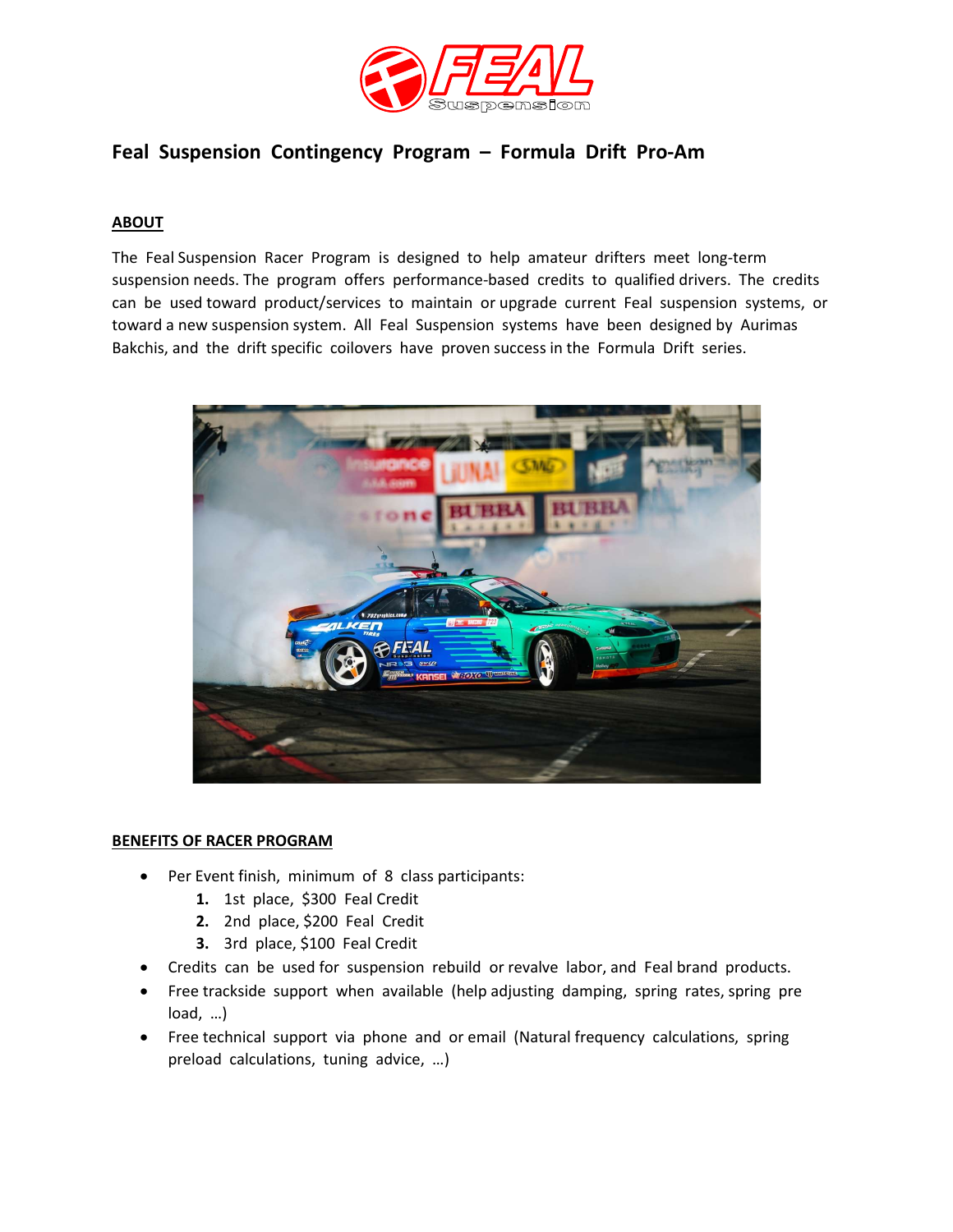

#### DRIVER ELIGIBILITY

To qualify for the Feal Suspension Pro-Am contingency, please provide the following to marketing@fealsuspension.com :

- Completed Racer Program application.
- Image of the car.

Once approved for the Feal Suspension Racer Program, the following must be met for the duration of the season:

- Must use Feal Suspension coilovers on competition vehicle.
- Display (3) 12-inch Feal Suspension decals in highly visible areas on the competition car. Decals will be provided by Feal Suspension. Poor decal placement will result in disqualification from this contingency program.
- Email "Feal Suspension Claim Form" to redeem Feal credits after each event.

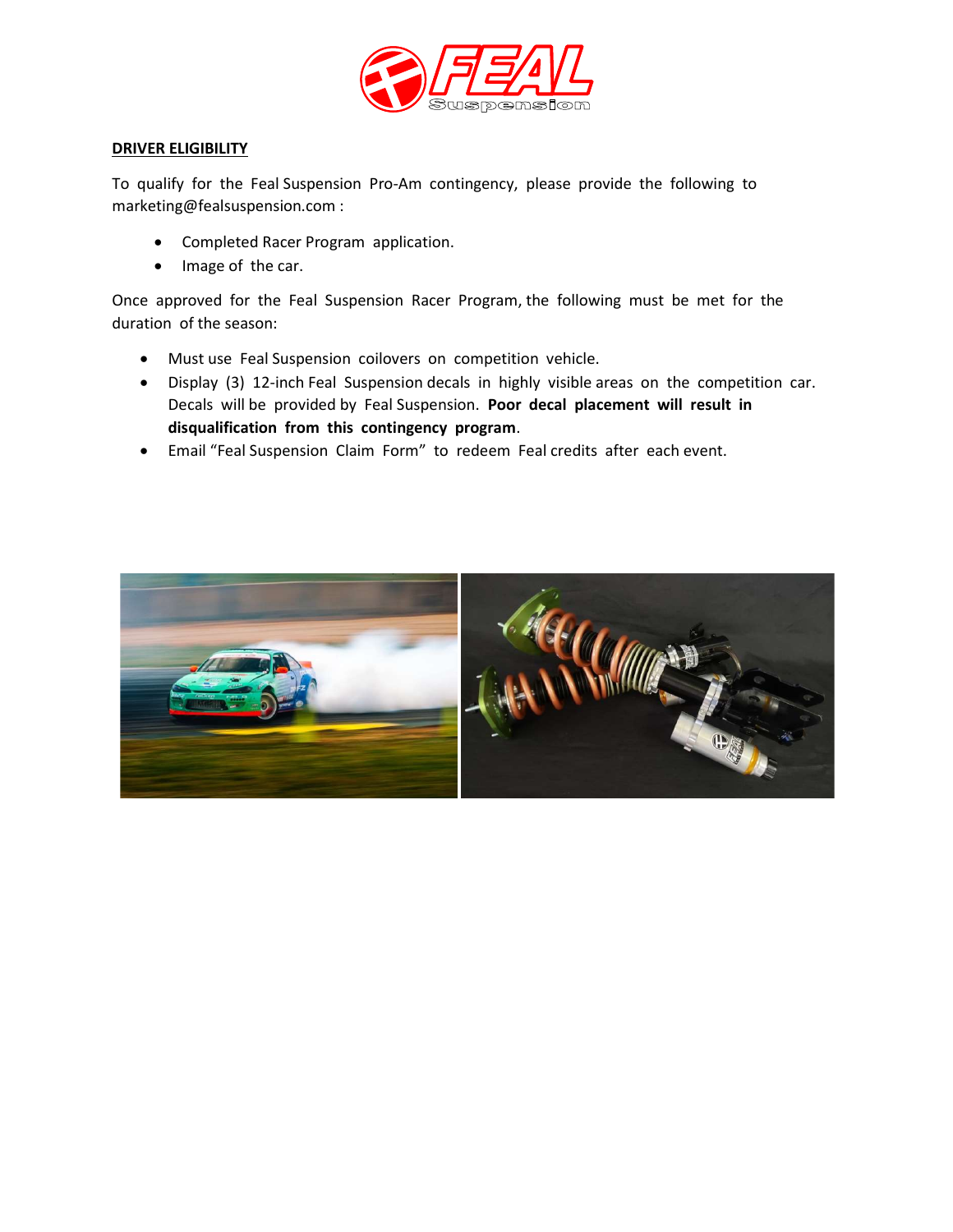

### RACER PROGRAM APPLICATION

| <b>Driver Information:</b>                |       |                     |      |
|-------------------------------------------|-------|---------------------|------|
|                                           |       |                     |      |
| Name                                      |       | <b>Phone Number</b> |      |
|                                           |       |                     |      |
| <b>Email Address</b>                      |       |                     |      |
|                                           |       |                     |      |
| Website                                   |       |                     |      |
| <b>Vehicle / Competition Information:</b> |       |                     |      |
|                                           |       |                     |      |
| Make                                      | Model |                     | Year |
|                                           |       |                     |      |
|                                           |       |                     |      |
|                                           |       |                     |      |
| Reach:                                    |       |                     |      |
| Provide your address/handle for:          |       |                     |      |
|                                           |       |                     |      |
|                                           |       |                     |      |
|                                           |       |                     |      |
|                                           |       |                     |      |

### Provide the following:

- Image of the car.
- Summary of previous competition results/highlights.